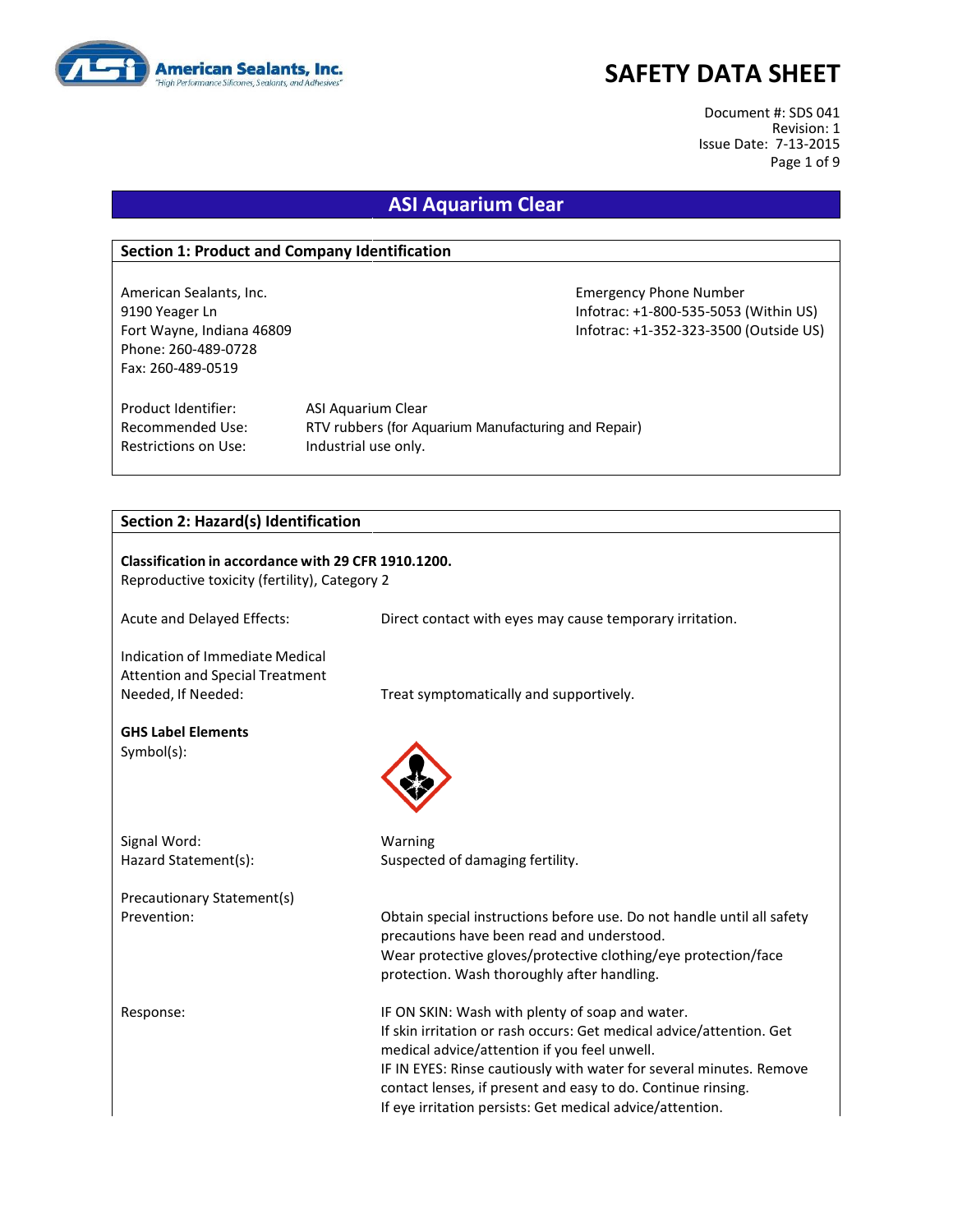### Product Identifier: ASI Aquarium Clear Document #: SDS 041

Take off contaminated clothing and wash it before reuse.

Storage: Storage: Store locked up.

Disposal: Dispose of contents/container in accordance with local/regional/national/international regulations.

## **Section 3: Composition/Information on Ingredients**

| <u>CAS</u>  | Component                               | Percent    |
|-------------|-----------------------------------------|------------|
| Proprietary | Alkoxysilane                            | $3 - 5$    |
| 556-67-2    | Octamethylcyclotetrasiloxane (Impurity) | ${}_{0.2}$ |

### **Section 4: First-Aid Measures**

| Inhalation:   | IF INHALFD: Remove to fresh air.<br>Get medical attention if symptoms occur.                                                                                                                                                          |
|---------------|---------------------------------------------------------------------------------------------------------------------------------------------------------------------------------------------------------------------------------------|
| Skin Contact: | IF ON SKIN: Wash off with plenty of soap and water.<br>For minor skin contact, avoid spreading material on unaffected skin.<br>Get medical advice/attention if symptoms occur.<br>Take off contaminated clothing and wash before use. |
| Eye Contact:  | IF IN EYES: Flush eyes with water as a precaution. Remove contact lenses, if present and<br>easy to do. Continue rinsing.<br>If eye irritation develops and persists: Get medical advice/attention.                                   |
| Ingestion:    | Rinse mouth thoroughly with water.<br>Get immediate medical attention if symptoms occur.                                                                                                                                              |

| <b>Section 5: Fire-Fighting Measures</b>                                               |                                                                                                                                                                 |  |  |
|----------------------------------------------------------------------------------------|-----------------------------------------------------------------------------------------------------------------------------------------------------------------|--|--|
| Suitable Extinguishing Media:                                                          | Use carbon dioxide, regular dry chemical powder, alcohol-resistant<br>foam, or water fog.                                                                       |  |  |
| Unsuitable Extinguishing Media:                                                        | None known.                                                                                                                                                     |  |  |
| Specific Hazards Arising from the Chemical<br><b>Hazardous Decomposition Products:</b> | By heating and fire, harmful vapors/gases may be formed.                                                                                                        |  |  |
| Special Protective Equipment and<br><b>Precautions for Firefighters:</b>               | Firefighters must use standard protective equipment including flame<br>retardant coat, helmet, gloves, rubber boots, and self-contained<br>breathing apparatus. |  |  |
| Specific extinguishing methods:                                                        | Move containers from fire area if you can do so without risk.                                                                                                   |  |  |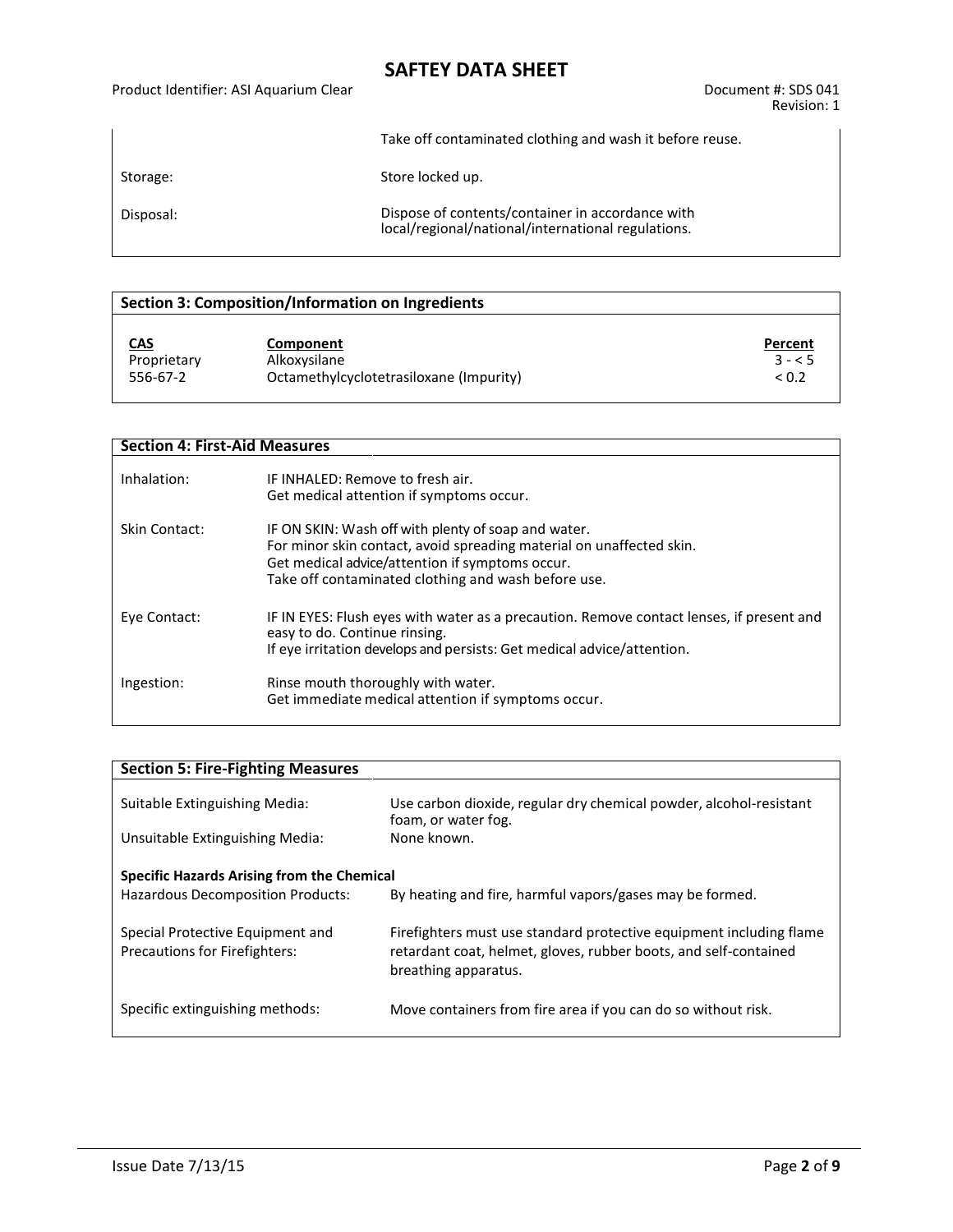## **Section 6: Accidental Release Measures**

| Personal Precautions, Protective<br><b>Equipment and Emergency Procedures:</b> | Keep unnecessary personnel away.<br>Do not touch or walk through spilled material.<br>Ensure adequate ventilation.<br>Wear appropriate personal protective equipment.                                                                                                                                                                                                                                                                                                                          |
|--------------------------------------------------------------------------------|------------------------------------------------------------------------------------------------------------------------------------------------------------------------------------------------------------------------------------------------------------------------------------------------------------------------------------------------------------------------------------------------------------------------------------------------------------------------------------------------|
| <b>Environment Precautions:</b>                                                | Prevent further leakage or spillage if safe to do so. Local authorities<br>should be advised if significant spillages cannot be contained.                                                                                                                                                                                                                                                                                                                                                     |
| Methods and Materials for Containment<br>and Cleaning Up:                      | Eliminate sources of ignition.<br>Large Spills: Dike the spilled material, where this is possible. Cover<br>with plastic sheet to prevent spreading. Use a non-combustible<br>material like vermiculite, sand or earth to soak up the product and<br>place into a container for later disposal.<br>Small Spills: Wipe up with absorbent material (e.g. cloth, fleece).<br>Clean surface thoroughly to remove residual contamination.<br>Never return spills in original containers for re-use. |

| <b>Section 7: Handling and Storage</b>                           |                                                                                                                                                                                                                      |  |  |
|------------------------------------------------------------------|----------------------------------------------------------------------------------------------------------------------------------------------------------------------------------------------------------------------|--|--|
|                                                                  |                                                                                                                                                                                                                      |  |  |
| <b>Precautions for Safe Handling</b>                             |                                                                                                                                                                                                                      |  |  |
| Protective Measures:                                             | Provide adequate ventilation. Use care in handling/storage. Obtain<br>special instructions before use. Do not handle until all safety<br>precautions have been read and understood.<br>Do not breathe mist or vapor. |  |  |
|                                                                  | Avoid contact with eyes and skin. Avoid prolonged exposure.                                                                                                                                                          |  |  |
| Advice on General Occupational<br>Hygiene:                       | Do not eat, drink, or smoke when using this product.<br>Wash thoroughly after handling.<br>Wash contaminate clothing before reuse.                                                                                   |  |  |
| Conditions for Safe Storage, including<br>any Incompatibilities: | Store locked up. Keep in original container and tightly closed.<br>Keep out of the reach of children.<br>Store in a cool, dry place out of direct sunlight.                                                          |  |  |
| Incompatibilities:                                               | Strong oxidizing agents, water, moisture                                                                                                                                                                             |  |  |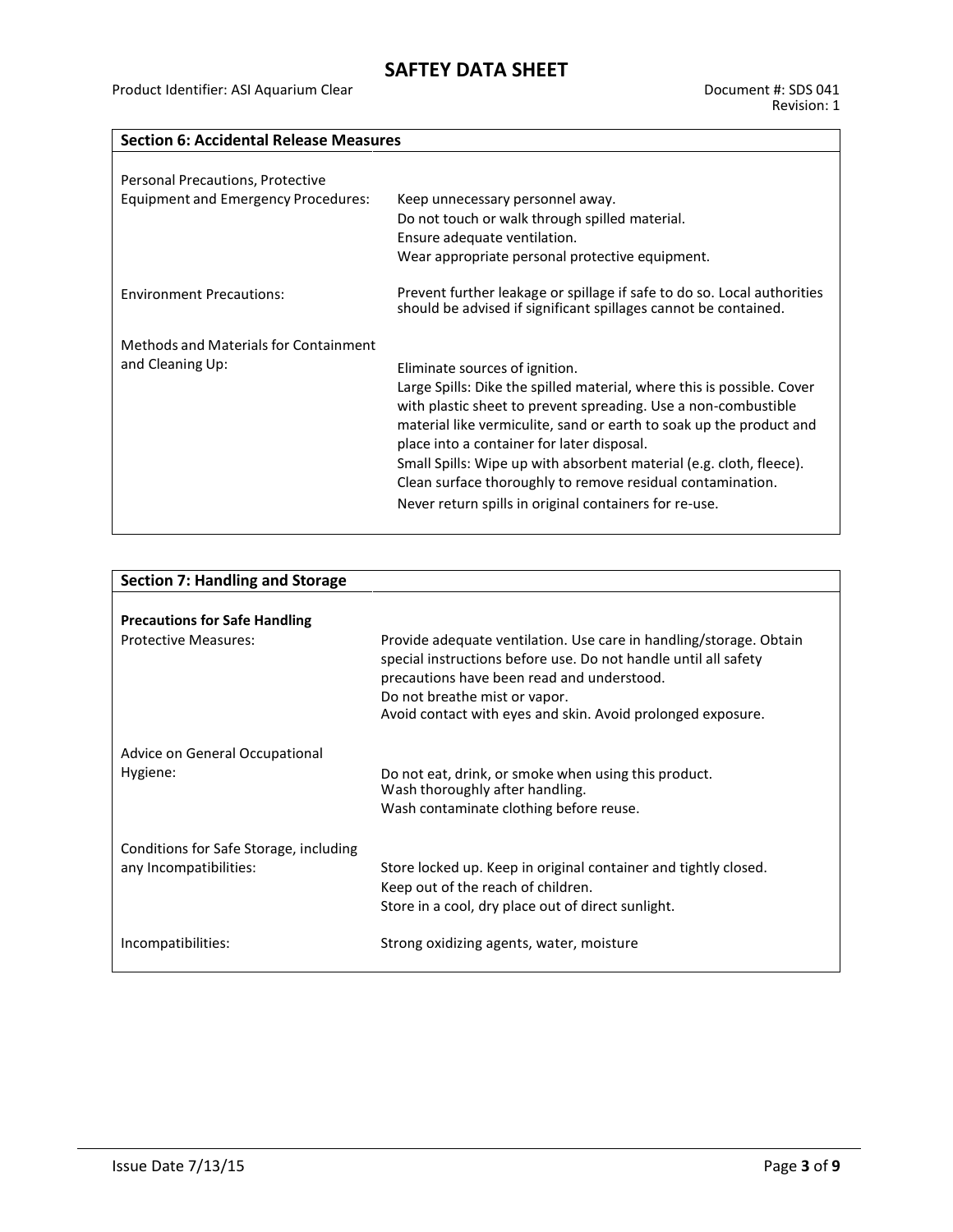$\overline{\phantom{a}}$ 

| <b>Section 8: Exposure Controls/Personal Protection</b>       |                         |                                                                                                                                                          |                                                                                                                                                                                        |  |
|---------------------------------------------------------------|-------------------------|----------------------------------------------------------------------------------------------------------------------------------------------------------|----------------------------------------------------------------------------------------------------------------------------------------------------------------------------------------|--|
| <b>Component Exposure Limits</b>                              |                         |                                                                                                                                                          |                                                                                                                                                                                        |  |
| <b>CAS</b>                                                    | Component               |                                                                                                                                                          | <b>Exposure Limits</b>                                                                                                                                                                 |  |
| 64-19-7                                                       |                         |                                                                                                                                                          | ACGIH: 15 ppm STEL; 10 ppm TWA                                                                                                                                                         |  |
|                                                               | Acetic acid             |                                                                                                                                                          | <b>OSHA Z-1:</b> 25 mg/m3 PEL; 10 ppm                                                                                                                                                  |  |
|                                                               | (decomposition product) |                                                                                                                                                          | NIOSH: 37 mg/m3 STEL; 15 ppm<br>25 mg/m3 TWA; 10 ppm                                                                                                                                   |  |
| <b>Appropriate Engineering Controls:</b>                      |                         | Provide eyewash station.                                                                                                                                 | Provide adequate general and local exhaust ventilation.<br>Pay attention to ventilation such as local exhaust, mechanical and/or<br>door open for at least 24 hours after application. |  |
| <b>Individual Protection Measures</b><br>Eye/Face Protection: |                         | Wear tightly sealed safety glasses according to EN 166.<br>Provide an emergency eye wash fountain and quick drench shower in<br>the immediate work area. |                                                                                                                                                                                        |  |
| <b>Skin Protection:</b>                                       |                         | Skin should be washed after contact.                                                                                                                     |                                                                                                                                                                                        |  |
| Hand Protection:<br>workday.                                  |                         |                                                                                                                                                          | Wear protective gloves. Wash hands before breaks and at the end of                                                                                                                     |  |
| <b>Respiratory Protection:</b>                                |                         |                                                                                                                                                          | If airborne concentrations are above the applicable exposure limits,<br>use NIOSH approved respiratory protection.                                                                     |  |

| <b>Section 9: Physical and Chemical Properties</b> |                           |                                     |                         |
|----------------------------------------------------|---------------------------|-------------------------------------|-------------------------|
| <b>Physical State:</b>                             | Liguid                    | Appearance:                         | Paste                   |
| Color:                                             | Clear                     | <b>Physical Form:</b> Paste         |                         |
| Odor:                                              | Acetic acid odor          | <b>Odor Threshold:</b>              | Not available           |
| pH:                                                | Not applicable            | <b>Freezing/Melting Point:</b>      | Not applicable          |
| <b>Boiling Point:</b>                              | Not applicable            | <b>Decomposition:</b> Not available |                         |
| <b>Flash Point:</b>                                | $>$ 141.8 °F ( $>$ 61 °C) | <b>Evaporation Rate:</b>            | $<$ 1 (Butyl Acetate=1) |
|                                                    | Closed cup (Does not      |                                     |                         |
|                                                    | sustain combustion)       |                                     |                         |
| <b>OSHA Flammability Class:</b>                    | Not classified as a       | <b>Vapor Pressure:</b>              | Negligible $(25 °C)$    |
|                                                    | flammability hazard       |                                     |                         |
| Vapor Density (air $= 1$ ):                        | $> 1$ (air=1)             | Density:                            | 1.03(25 °C)             |
| <b>Specific Gravity (water = 1):</b> Not available |                           | <b>Water Solubility:</b>            | Not soluble             |
| Log KOW:                                           | Not available             | Coeff. Water/Oil Dist:              | Not available           |
| KOC:                                               | Not available             | <b>Auto Ignition:</b>               | No data                 |
| Viscosity:                                         | No data                   | VOC:                                | Not available           |
| Volatility:                                        | Not available             | <b>Molecular Formula:</b>           | Not applicable          |
|                                                    |                           |                                     |                         |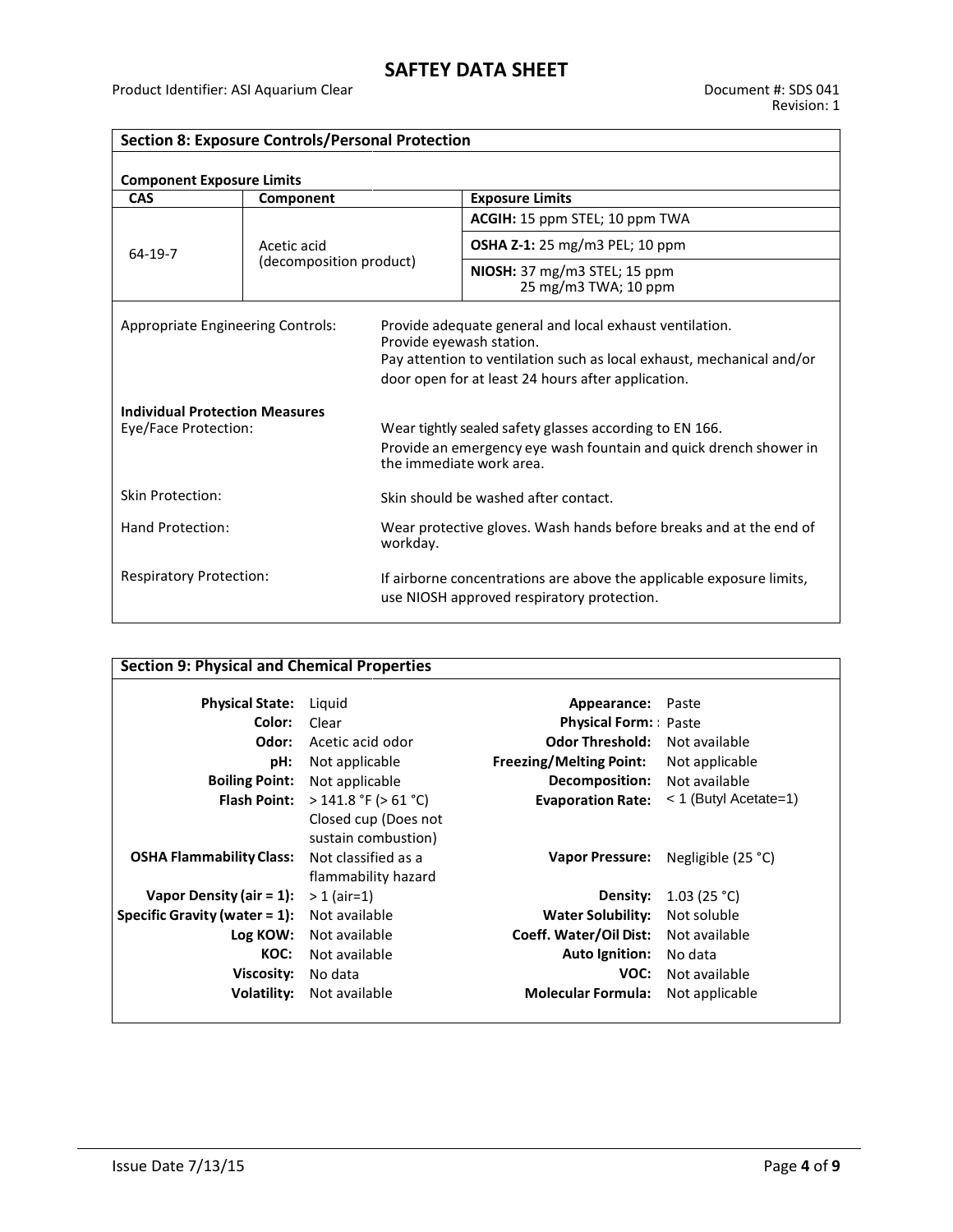## **Section 10: Stability and Reactivity**

| Reactivity:                         | Not classified as a reactivity hazard.                                                                                                                                                                                                           |
|-------------------------------------|--------------------------------------------------------------------------------------------------------------------------------------------------------------------------------------------------------------------------------------------------|
| Chemical Stability:                 | Stable at normal temperatures and pressure.                                                                                                                                                                                                      |
| Possibility of Hazardous Reactions: | Hazardous polymerization does not occur.                                                                                                                                                                                                         |
| Conditions to Avoid:                | None known.                                                                                                                                                                                                                                      |
| Incompatible Materials:             | Strong oxidizing materials, water, moisture                                                                                                                                                                                                      |
| Hazardous Decomposition Products:   | This product reacts with water, moisture or humid air to evolve<br>following compound: Acetic acid                                                                                                                                               |
|                                     | Thermal breakdown of this product during fire or very high heat<br>condition may evolve the following hazardous decomposition product:<br>Carbon oxides and traces of incompletely burned carbon compounds.<br>Silicon dioxide and Formaldehyde. |

# **Section 11: Toxicological Information**

### **Acute Toxicity Component Analysis – LD50/LC50**

| <b>CAS</b>                                      | Component                              | <b>Result</b>                        | <b>Species</b> | <b>Dose</b>          | <b>Exposure</b> |
|-------------------------------------------------|----------------------------------------|--------------------------------------|----------------|----------------------|-----------------|
| 64-19-7                                         | Acetic acid<br>(decomposition product) | LD50 Oral                            | Rat            | $3.31$ g/kg          | N/A             |
|                                                 |                                        |                                      | Rabbit         | $1200 \text{ mg/kg}$ | N/A             |
|                                                 |                                        |                                      | Mouse          | 4960 mg/kg           | N/A             |
|                                                 |                                        | <b>LC50</b> Inhalation               | Rat            | 11.4 $mg/L$          | 4 hr            |
|                                                 |                                        |                                      | Mouse          | 5620 ppm             | 1 <sub>hr</sub> |
|                                                 |                                        |                                      | Guinea pig     | 5000 ppm             | 1 <sub>hr</sub> |
|                                                 |                                        | LD50 Dermal                          | Rabbit         | $1060$ mg/kg         | N/A             |
|                                                 |                                        |                                      |                |                      |                 |
| <b>Information on Likely Routes of Exposure</b> |                                        |                                      |                |                      |                 |
| Inhalation:                                     |                                        | Prolonged inhalation may be harmful. |                |                      |                 |

| Ingestion:                                    | Expected to be a low ingestion hazard.                   |
|-----------------------------------------------|----------------------------------------------------------|
| <b>Skin Contact:</b>                          | No adverse effects due to skin contact are expected.     |
| Eye Contact:                                  | Direct contact with eyes may cause temporary irritation. |
| Immediate and Delayed Effects:                | Direct contact with eyes may cause temporary irritation. |
| Medical Conditions Aggravated by<br>Exposure: | No information is available.                             |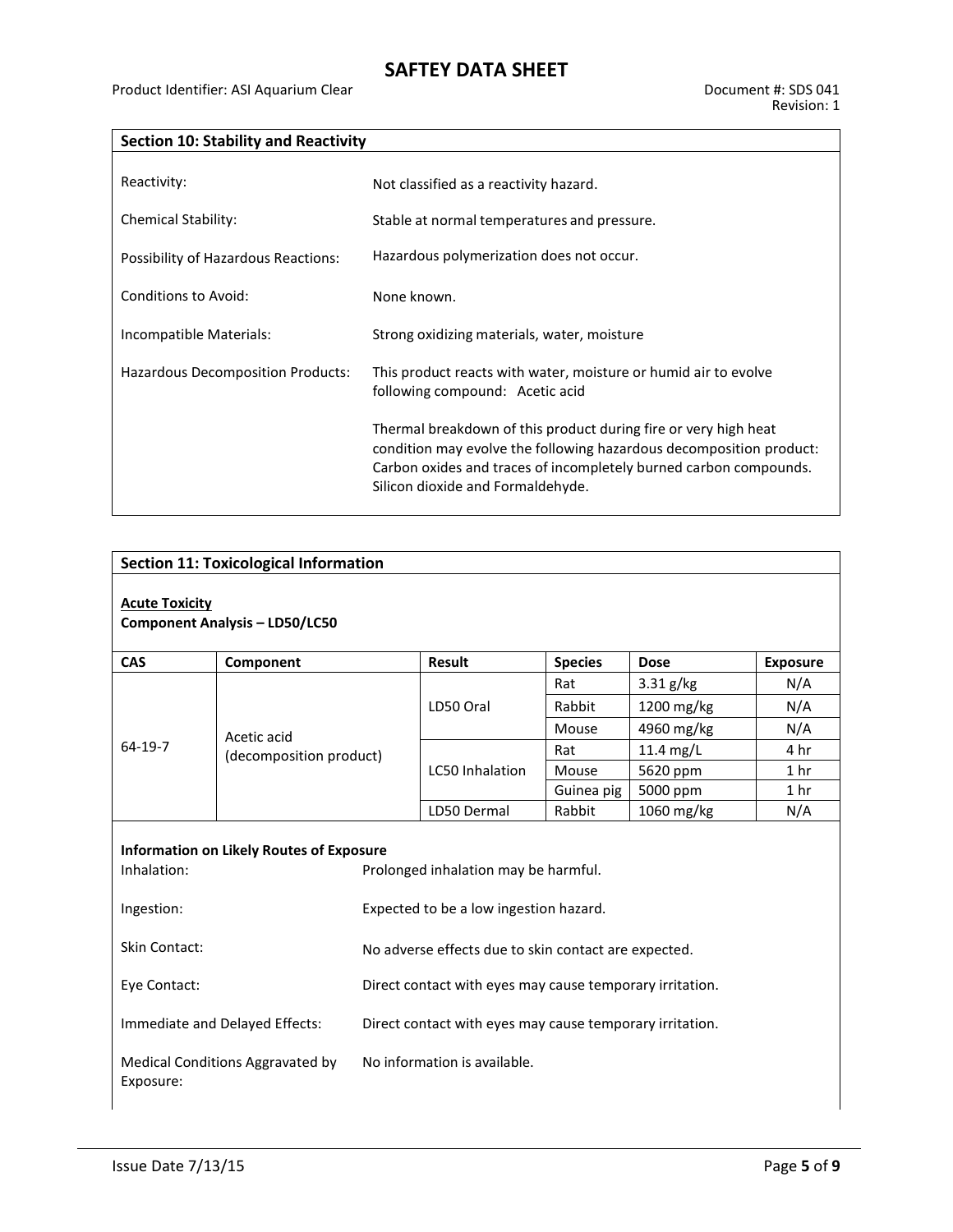Product Identifier: ASI Aquarium Clear

| Document #: SDS 041 |  |
|---------------------|--|
| Revision: 1         |  |

| Irritation/Corrosivity Data:                           | Causes severe skin burns and eye damage. [Acetic acid]<br>SKIN-RABBIT: 500mg/24 r MILD [Octamethylcyclotetrasiloxane]                                                                                                                                                                                                                                                                                                                                                                                                                                                                                                                                                                                                                                                                                                                                                                                                                                                                                                                                                                                                                                                                                                                                                                                |  |  |
|--------------------------------------------------------|------------------------------------------------------------------------------------------------------------------------------------------------------------------------------------------------------------------------------------------------------------------------------------------------------------------------------------------------------------------------------------------------------------------------------------------------------------------------------------------------------------------------------------------------------------------------------------------------------------------------------------------------------------------------------------------------------------------------------------------------------------------------------------------------------------------------------------------------------------------------------------------------------------------------------------------------------------------------------------------------------------------------------------------------------------------------------------------------------------------------------------------------------------------------------------------------------------------------------------------------------------------------------------------------------|--|--|
|                                                        | Causes serious eye damage. [Acetic acid]<br>EYE-RABBIT : MILD [Octamethylcyclotetrasiloxane]                                                                                                                                                                                                                                                                                                                                                                                                                                                                                                                                                                                                                                                                                                                                                                                                                                                                                                                                                                                                                                                                                                                                                                                                         |  |  |
| Respiratory Sensitization:                             | Not available.                                                                                                                                                                                                                                                                                                                                                                                                                                                                                                                                                                                                                                                                                                                                                                                                                                                                                                                                                                                                                                                                                                                                                                                                                                                                                       |  |  |
| Dermal Sensitization:                                  | No evidence of sensitization [Octamethylcyclotetrasiloxane]                                                                                                                                                                                                                                                                                                                                                                                                                                                                                                                                                                                                                                                                                                                                                                                                                                                                                                                                                                                                                                                                                                                                                                                                                                          |  |  |
| Germ Cell Mutagenicity:                                | Negative(Bacteria) [Octamethylcyclotetrasiloxane]                                                                                                                                                                                                                                                                                                                                                                                                                                                                                                                                                                                                                                                                                                                                                                                                                                                                                                                                                                                                                                                                                                                                                                                                                                                    |  |  |
| Carcinogenicity:                                       | This product is not considered to be a carcinogen by IARC, ACGIH, NTP, or<br>OSHA.                                                                                                                                                                                                                                                                                                                                                                                                                                                                                                                                                                                                                                                                                                                                                                                                                                                                                                                                                                                                                                                                                                                                                                                                                   |  |  |
| <b>Component Carcinogenicity:</b>                      | Not available.                                                                                                                                                                                                                                                                                                                                                                                                                                                                                                                                                                                                                                                                                                                                                                                                                                                                                                                                                                                                                                                                                                                                                                                                                                                                                       |  |  |
|                                                        | OSHA Specifically Regulated Substances (29 CFR 1910.1001-1050): Not listed.                                                                                                                                                                                                                                                                                                                                                                                                                                                                                                                                                                                                                                                                                                                                                                                                                                                                                                                                                                                                                                                                                                                                                                                                                          |  |  |
| Reproductive Toxicity:                                 | Octamethylcyclotetrasiloxane administered to rats by whole body<br>inhalation at concentrations of 500 and 700 ppm for 70 days prior to<br>mating, through mating, gestation and lactation resulted in decreases in<br>live litter size. Additionally, increases in the incidence of deliveries of<br>offspring extending over an unusually long time period (dystocia) were<br>observed at these concentrations. Statistically significant alterations in<br>these parameters were not observed in the lower concentrations<br>evaluated (300 and 70 ppm). In a previous range-finding study, rats<br>exposed to vapor concentrations of 700 ppm had decreases in the<br>number of implantation sites and live litter size. The significance of these<br>findings to humans is not known. [Octamethylcyclotetrasiloxane]                                                                                                                                                                                                                                                                                                                                                                                                                                                                            |  |  |
| Specific Target Organ Toxicity -<br>Single Exposure:   | Not available.                                                                                                                                                                                                                                                                                                                                                                                                                                                                                                                                                                                                                                                                                                                                                                                                                                                                                                                                                                                                                                                                                                                                                                                                                                                                                       |  |  |
| Specific Target Organ Toxicity -<br>Repeated Exposure: | Repeated inhalation or oral exposure of mice and rats to<br>octamethylcyclotetrasiloxane produced an increase in liver size. No gross<br>histopathological or significant clinical chemistry effects were observed.<br>An increase in liver metabolizing enzymes, as well as a transient increase<br>in the number of normal cells (hyperplasia) followed by an increase in cell<br>size (hypertrophy) were determined to be the underlying causes of the<br>liver enlargement. The biochemical mechanisms producing these effects<br>are highly sensitive in rodents, while similar mechanisms in humans are<br>insensitive. A two year combined chronic and carcinogenicity assay was<br>conducted on octamethylcyclotetrasiloxane. Rats were exposed by whole-<br>body vapor inhalation 6hrs/day, 5days/week for up to 104weeks to 0, 10,<br>30, 150 or 700ppm of octamethylcyclotetrasiloxane. The increase in<br>incidence of (uterine) endometrial cell hyperplasia and uterine adenomas<br>(benign tumors) were observed in female rats at 700ppm. Since these<br>effects only occurred at 700ppm, a level that greatly exceeds typical<br>workplace or consumer exposure, it is unlikely that industrial, commercial<br>or consumer uses of products containing octamethylcyclotetrasiloxane |  |  |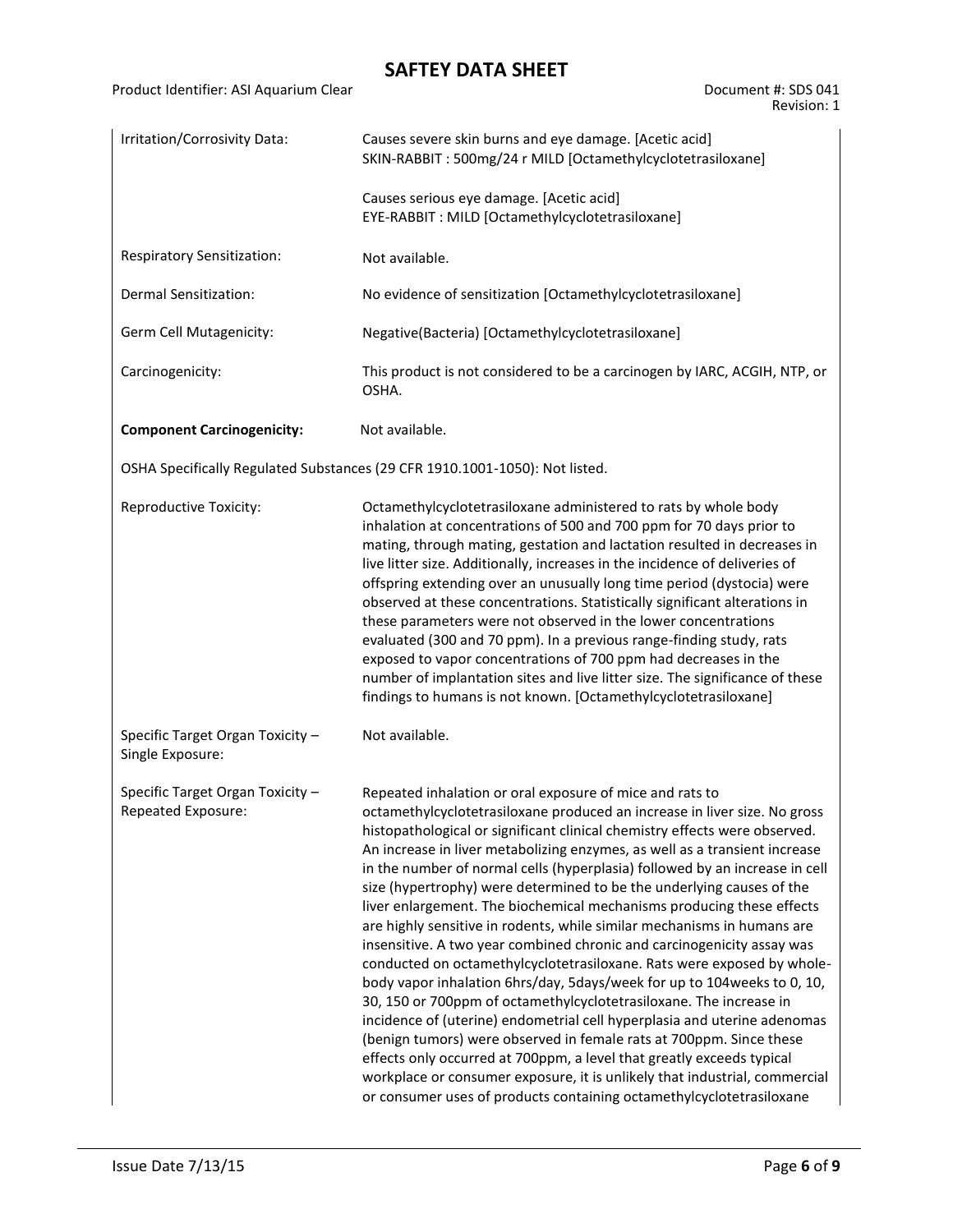### Product Identifier: ASI Aquarium Clear Document #: SDS 041

|                           | would result in a significant risk to humans.<br>[Octamethylcyclotetrasiloxane]                        |  |  |  |
|---------------------------|--------------------------------------------------------------------------------------------------------|--|--|--|
| <b>Aspiration Hazard:</b> | Not available.                                                                                         |  |  |  |
| Further Information:      | This product reacts with water, moisture or humid air to evolve the<br>following compound: Acetic acid |  |  |  |

## **Section 12: Ecological Information**

### **Ecotoxicity**

May cause long lasting harmful effects to aquatic life. [Octamethylcyclotetrasiloxane]

## **Component Analysis – Aquatic Toxicity**

| <b>CAS</b>                                                                                                                       | Component                      | Aquatic                                   | <b>Result</b> | <b>Species</b>                           | <b>Dose</b>       | <b>Exposure</b> |  |
|----------------------------------------------------------------------------------------------------------------------------------|--------------------------------|-------------------------------------------|---------------|------------------------------------------|-------------------|-----------------|--|
| 64-19-7<br>Acetic acid                                                                                                           |                                | Fish                                      | <b>LC50</b>   | <b>Bluegill (Lepomis</b><br>macrochirus) | 75 mg/L           | 48 hr           |  |
|                                                                                                                                  |                                | Invertebrates                             | <b>EC50</b>   | Water flea<br>(Daphnia magna)            | $65 \text{ mg/L}$ | 96 hr           |  |
|                                                                                                                                  | Persistence and Degradability: | No information available for the product. |               |                                          |                   |                 |  |
| <b>Bioaccumulative Potential:</b><br>Bio concentration Factor(BCF) / (Fathead minnows) : 12400<br>[Octamethylcyclotetrasiloxane] |                                |                                           |               |                                          |                   |                 |  |
| Mobility in Soil:                                                                                                                |                                | No information available for the product. |               |                                          |                   |                 |  |
| Biodegration:                                                                                                                    |                                | No information available for the product. |               |                                          |                   |                 |  |

| <b>Section 13: Disposal Considerations</b> |                                                                                                                                       |  |  |  |  |
|--------------------------------------------|---------------------------------------------------------------------------------------------------------------------------------------|--|--|--|--|
| Disposal Methods:                          | Dispose in accordance with all applicable federal, state/regional and<br>local laws and regulations.                                  |  |  |  |  |
| Disposal of Contaminated Packaging:        | Dispose of unused product properly. Empty containers should be taken<br>to an approved waste handling site for recycling or disposal. |  |  |  |  |
| <b>Component Waste Numbers:</b>            | The U.S. EPA has not published waste numbers for this product's<br>components.                                                        |  |  |  |  |

| <b>Section 14: Transport Information</b> |                                    |
|------------------------------------------|------------------------------------|
|                                          |                                    |
| <b>International Regulation</b>          |                                    |
| IATA:                                    | Not regulated as a dangerous good. |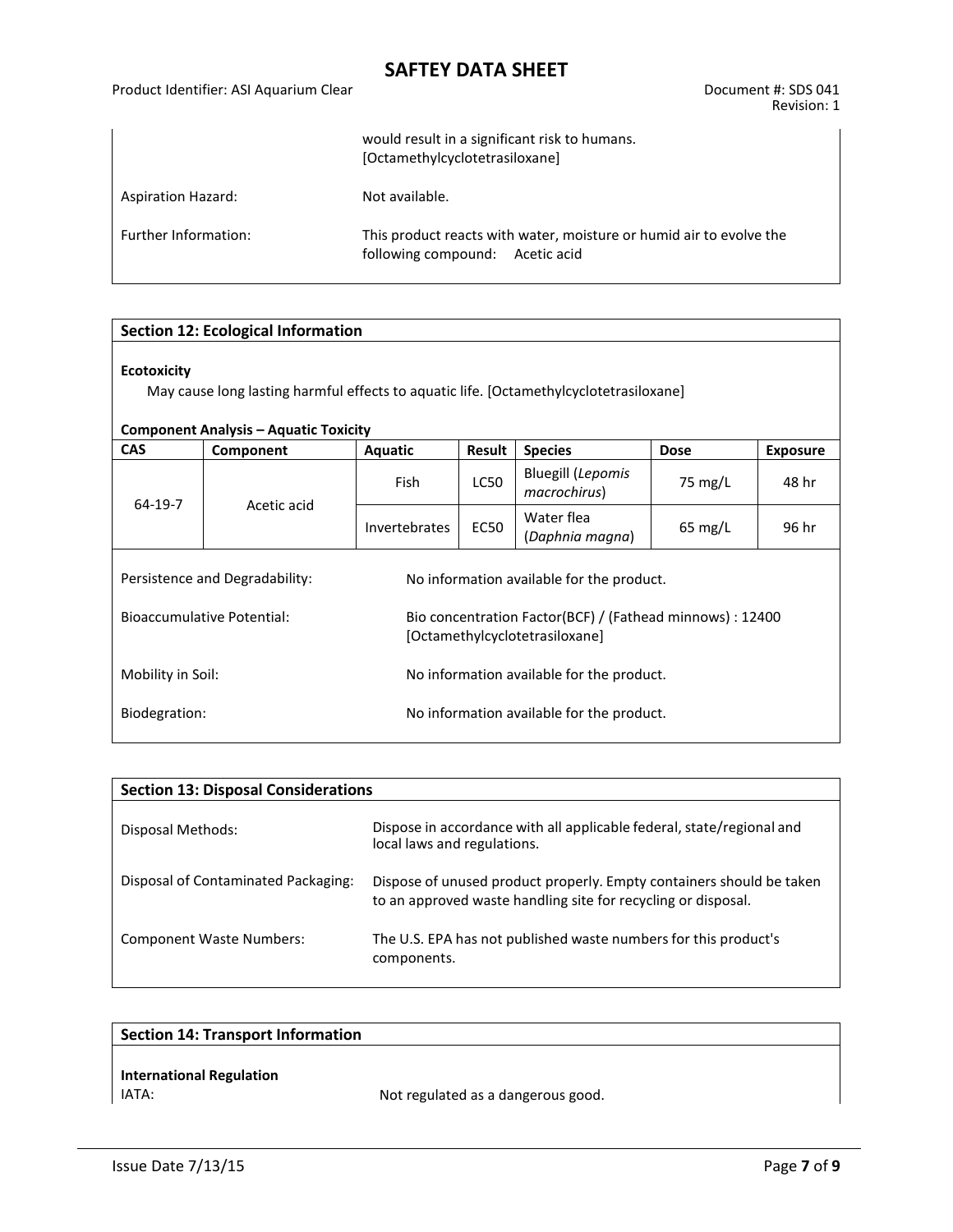Product Identifier: ASI Aquarium Clear Document #: SDS 041 Revision: 1

| IMDG:                                                                        | Not regulated as a dangerous good.                      |
|------------------------------------------------------------------------------|---------------------------------------------------------|
| Transport in bulk according to Annex<br>II of MARPOL 73/78 and the IBC Code: | This product is not intended to be transported in bulk. |
| <b>Domestic Regulation</b><br>DOT:                                           | Not regulated as a dangerous good.                      |
|                                                                              |                                                         |

| <b>Section 15: Regulatory Information</b>                                                                  |                                                              |           |            |               |            |           |           |           |           |           |
|------------------------------------------------------------------------------------------------------------|--------------------------------------------------------------|-----------|------------|---------------|------------|-----------|-----------|-----------|-----------|-----------|
|                                                                                                            |                                                              |           |            |               |            |           |           |           |           |           |
| <b>US Federal Regulations</b>                                                                              |                                                              |           |            |               |            |           |           |           |           |           |
| This product is a "Hazardous Chemical" as defined by the OSHA Hazard Communication Standard,               |                                                              |           |            |               |            |           |           |           |           |           |
| 29 CFR 1910.1200.                                                                                          |                                                              |           |            |               |            |           |           |           |           |           |
| OSHA Specifically Regulated Substances (29 CFR 1910.1001-1050):                                            |                                                              |           |            |               | Not listed |           |           |           |           |           |
| SARA 302 Extremely Hazardous                                                                               |                                                              |           |            |               |            |           |           |           |           |           |
| Substances:                                                                                                | None contained in product.                                   |           |            |               |            |           |           |           |           |           |
| <b>SARA 304:</b>                                                                                           | Not applicable.                                              |           |            |               |            |           |           |           |           |           |
| SARA 311/312:                                                                                              | None known.                                                  |           |            |               |            |           |           |           |           |           |
| <b>SARA 313:</b>                                                                                           | TRI reporting                                                |           |            |               |            |           |           |           |           |           |
|                                                                                                            |                                                              |           |            |               |            |           |           |           |           |           |
| TSCA:                                                                                                      | All components of this product are listed on TSCA Inventory. |           |            |               |            |           |           |           |           |           |
|                                                                                                            |                                                              |           |            |               |            |           |           |           |           |           |
| <b>US State Regulations</b>                                                                                |                                                              |           |            |               |            |           |           |           |           |           |
| Massachusetts Right-to-Know - Substance List:                                                              |                                                              |           |            | Not regulated |            |           |           |           |           |           |
| New Jersey Worker and Community Right-to-Know Act:                                                         |                                                              |           |            | Not listed    |            |           |           |           |           |           |
| Pennsylvania Worker and Community Right-to-Know Law:                                                       |                                                              |           |            | Not listed    |            |           |           |           |           |           |
| Rhode Island Right-to-Know:<br>Not regulated                                                               |                                                              |           |            |               |            |           |           |           |           |           |
| This product does not contain any chemicals known by the State of California<br>California Proposition 65: |                                                              |           |            |               |            |           |           |           |           |           |
|                                                                                                            | to cause cancer or reproductive harm.                        |           |            |               |            |           |           |           |           |           |
|                                                                                                            |                                                              |           |            |               |            |           |           |           |           |           |
| <b>Component Analysis - International Inventories</b>                                                      |                                                              |           |            |               |            |           |           |           |           |           |
| Component                                                                                                  | <b>CAS</b>                                                   | <b>US</b> | CA         | <b>EU</b>     | <b>AU</b>  | <b>PH</b> | <b>JP</b> | <b>KR</b> | <b>CN</b> | <b>NZ</b> |
| Octamethylcyclotetrasiloxane<br>(Impurity)                                                                 | 556-67-2                                                     | Yes       | <b>DSL</b> | <b>EINECS</b> | <b>Yes</b> | Yes       | Yes       | Yes       | Yes       | Yes       |
|                                                                                                            |                                                              |           |            |               |            |           |           |           |           |           |

| Section 16: Other Information                                            |         |  |  |  |
|--------------------------------------------------------------------------|---------|--|--|--|
|                                                                          |         |  |  |  |
| Issue Date:                                                              | 7/13/15 |  |  |  |
| Revision:                                                                |         |  |  |  |
| <b>NFPA Ratings:</b>                                                     |         |  |  |  |
| Health: 1                                                                |         |  |  |  |
| Fire: 1                                                                  |         |  |  |  |
| Reactivity: 0                                                            |         |  |  |  |
| Hazard Scale: 0 = Minimal 1 = Slight 2 = Moderate 3 = Serious 4 = Severe |         |  |  |  |